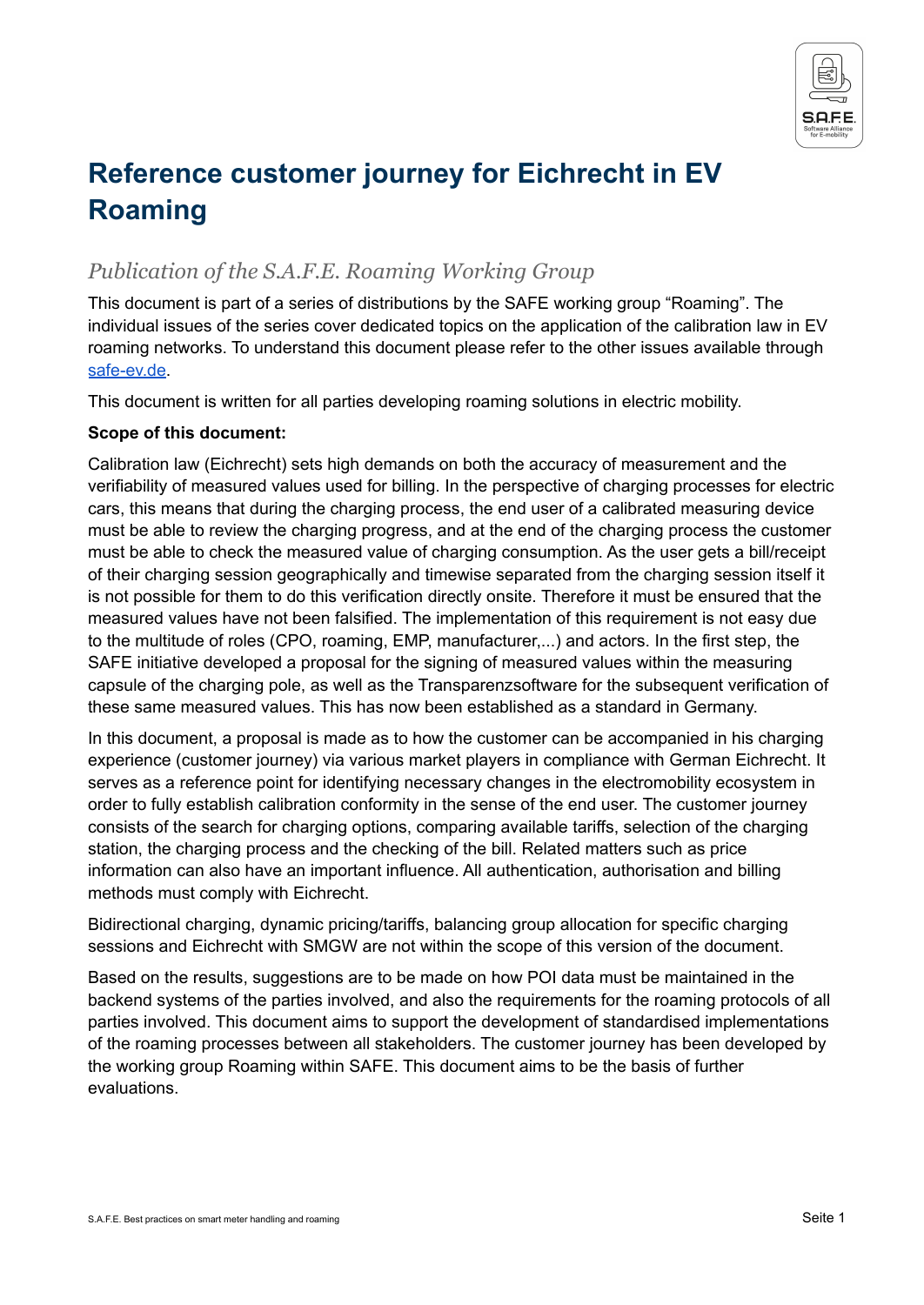|                                                                      | S.A.F          |
|----------------------------------------------------------------------|----------------|
| <b>Terms and definitions</b>                                         | 3              |
| <b>Customer journey</b>                                              | 4              |
| <b>Assumptions and the Need For Mobility</b>                         | 4              |
| User needs to charge the vehicle                                     | 5              |
| Step 1: Before charging                                              | 5              |
| Detail 1: Search for charging options                                | 5              |
| Detail 2: Search charging options while driving                      | 6              |
| <b>Detail 3: Compare tariffs</b>                                     | $\overline{7}$ |
| <b>Detail 4: Reservation</b>                                         | 10             |
| Detail 5: Select a charging station                                  | 11             |
| Detail 6: User receives Eichrecht guide                              | 11             |
| Step 2: Charging session                                             | 12             |
| Detail 1: Approach the charge point and park the vehicle             | 13             |
| Detail 2: Start the charging process                                 | 13             |
| Detail 3: Monitor charging state                                     | 14             |
| <b>Detail 5: End the Charging Process</b>                            | 15             |
| Detail 6: Erroneous end the Charging Process                         | 16             |
| Step 3: Creation & publication of CDR and the invoice                | 16             |
| Detail 1: CPO generates CDR and provides it to EMP                   | 16             |
| Detail 3: Customer receives direct payment receipt for adhoc payment | 18             |
| Step 4: Check charging session and invoice                           | 19             |
| Detail 1: Check completed charging session                           | 19             |
| Detail 2: Verify charge event                                        | 20             |
| Detail 3: Verification error found                                   | 21             |

### **Document Metadata**

| Status:  | Final                                                                                                                                       |
|----------|---------------------------------------------------------------------------------------------------------------------------------------------|
| Date:    | 27.04.2022                                                                                                                                  |
| Version: | 1. $\Omega$                                                                                                                                 |
| Authors: | Simon Schilling, Jürgen Werneke, Kor Meelker, Dr. Patrick Ester, Moritz<br>Dickehage, Roman Bertsch, Dr. Björn Osterkamp, Markus Meingasser |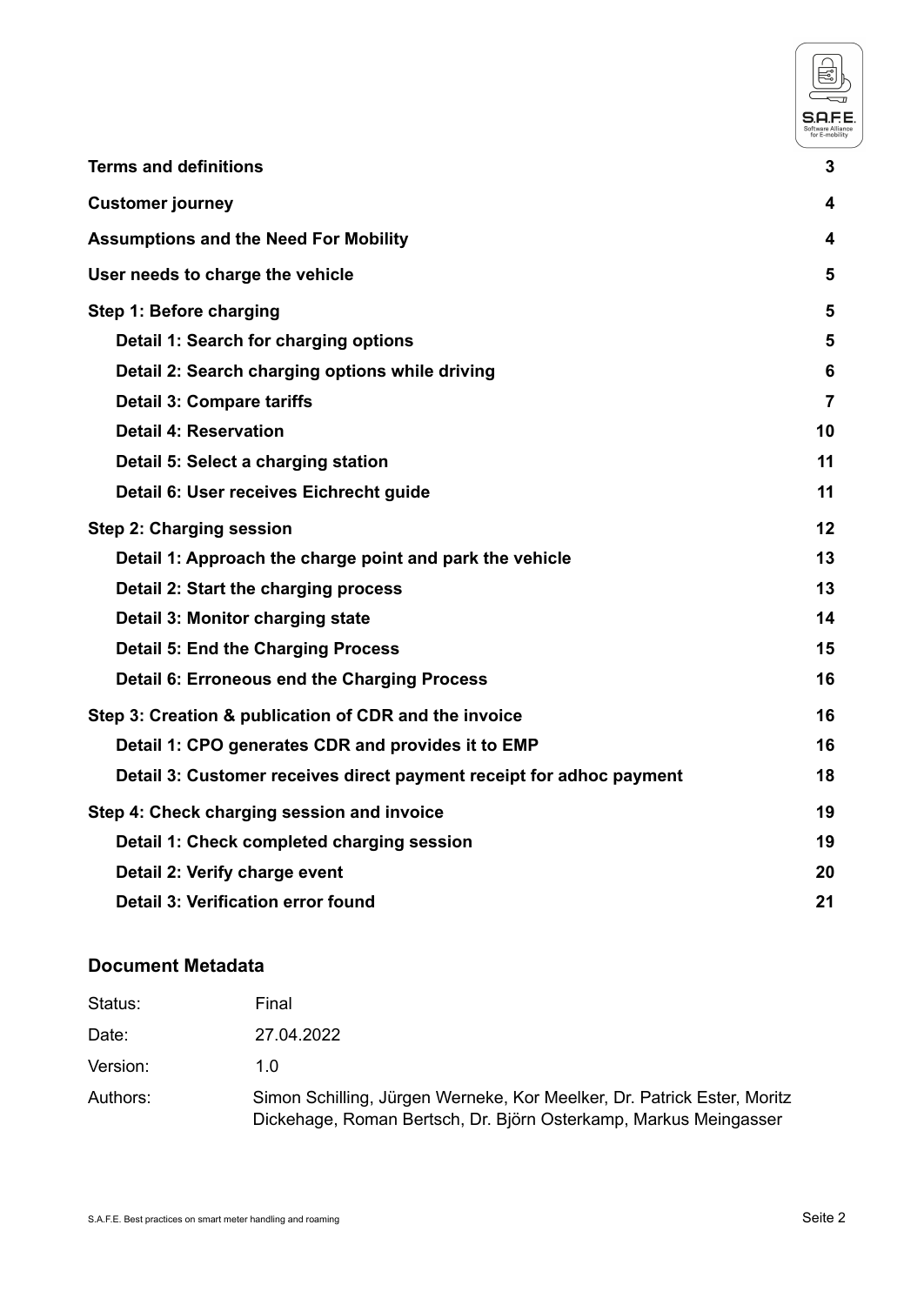

### <span id="page-2-0"></span>**Terms and definitions**

- **Dynamic pricing:** the practice of varying the price for a product or service to reflect changing market conditions, in particular the charging of a higher price at a time of greater demand. With EV Charging the pricing will be dynamic during the day. When charging will be started, the price will be fixed on the prices at the start time of the charging session (more information: Dynamic Pricing for Electric Vehicle Charging—A Literature Review; [https://www.mdpi.com/1996-1073/12/18/3574/htm\)](https://www.mdpi.com/1996-1073/12/18/3574/htm)
- **Charge Detail Record (CDR):** Data records with information on individual charging processes. This includes, for example, the name and address of the charging point, the EMP, the relevant electricity meter number, user identification, start and end timestamp of charging.
- **Backend-only reservation:** reservation is handled in the backend system only and not communicated to a charging infrastructure.
- **Local storage and validation device**: A component of the charging hardware which is able to store and display calibration law relevant charging session data in the charger in a secure way.
- **Payment app:** Payment of a charging transaction via a general payment app (e.g. Apple Pay, Google Pay).
- **Mobile network operator (MNO)**: Offering payment of charging sessions via the mobile phone invoice.

### <span id="page-2-1"></span>**Customer journey**

The following story map describes the customer journey of the EV driver step by step. It is organized into two activities of which only the first one (title: "User needs to charge the vehicle") is in the scope of this revision of the document.

The elements of the steps are not to be seen as mandatory and linear.

The customer journey covers the two currently known methods for calibration law validation. The focus is on the description of the procedure with the SAFE transparency software. For completeness of the customer journey and end-to-end compatibility, the second method, a local storage and validation device in the charger is described as well.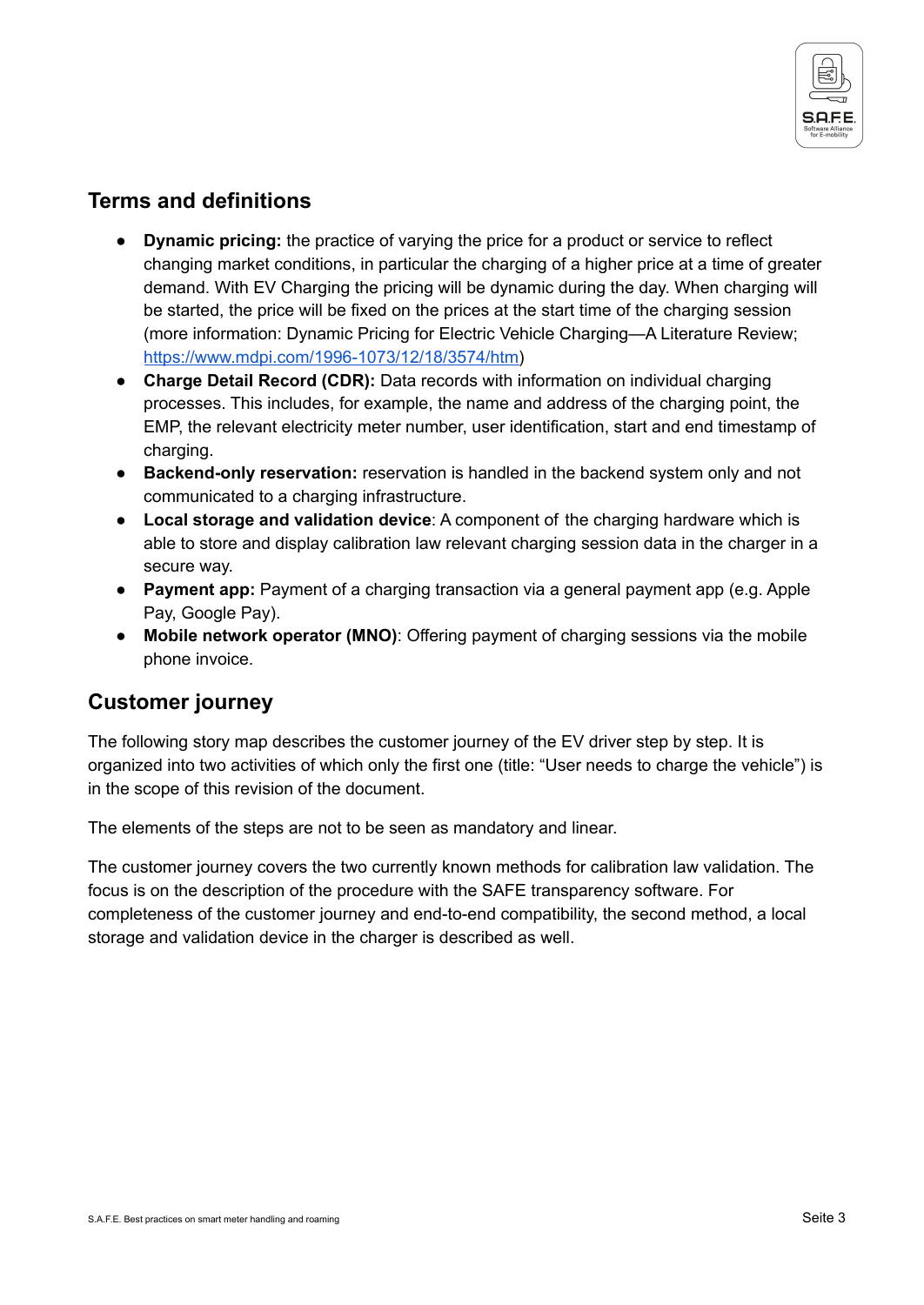

#### Customer journey EV charging



### <span id="page-3-0"></span>**Assumptions and the Need For Mobility**

For a comprehensive user story, the following assumptions have been defined. The user of a charging station must be equipped with an electric vehicle (BEV or PHEV). In addition, they have access to one or more of the following:

- One or multiple charging card(s) from an EMP/MSP with active tariffs for charging.
- A smartphone (with EMP/MSP Apps and possible price comparison App)
- One or more credit card(s).
- In case of the use of Plug and Charge (ISO15118), the electric vehicle and the charging infrastructure already have the needed certificates and charging tariffs installed.

The user itself has a need for mobility. In connection with his or her electric vehicle, which he or she wants to use, there is a need for charging electrical energy to satisfy the need for mobility. In this user story, only the case is considered where a user actually has to charge because he or she may no longer be able to fully satisfy the mobility needs. Optional charging, where the user does not necessarily have to charge (e.g. due to a full battery or a low mobility need), does not initially play a role in this story.

### <span id="page-3-1"></span>**User needs to charge the vehicle**

From the user's need for mobility, the user has a need to charge their car if it is an electric car. This document distinguishes between the need to charge the car from the option to charge if there is no clear need. For the first one it is needed to satisfy the user's need for mobility. The later one is an optional charging, taken gratefully by the user if the option arises but not necessary at the time.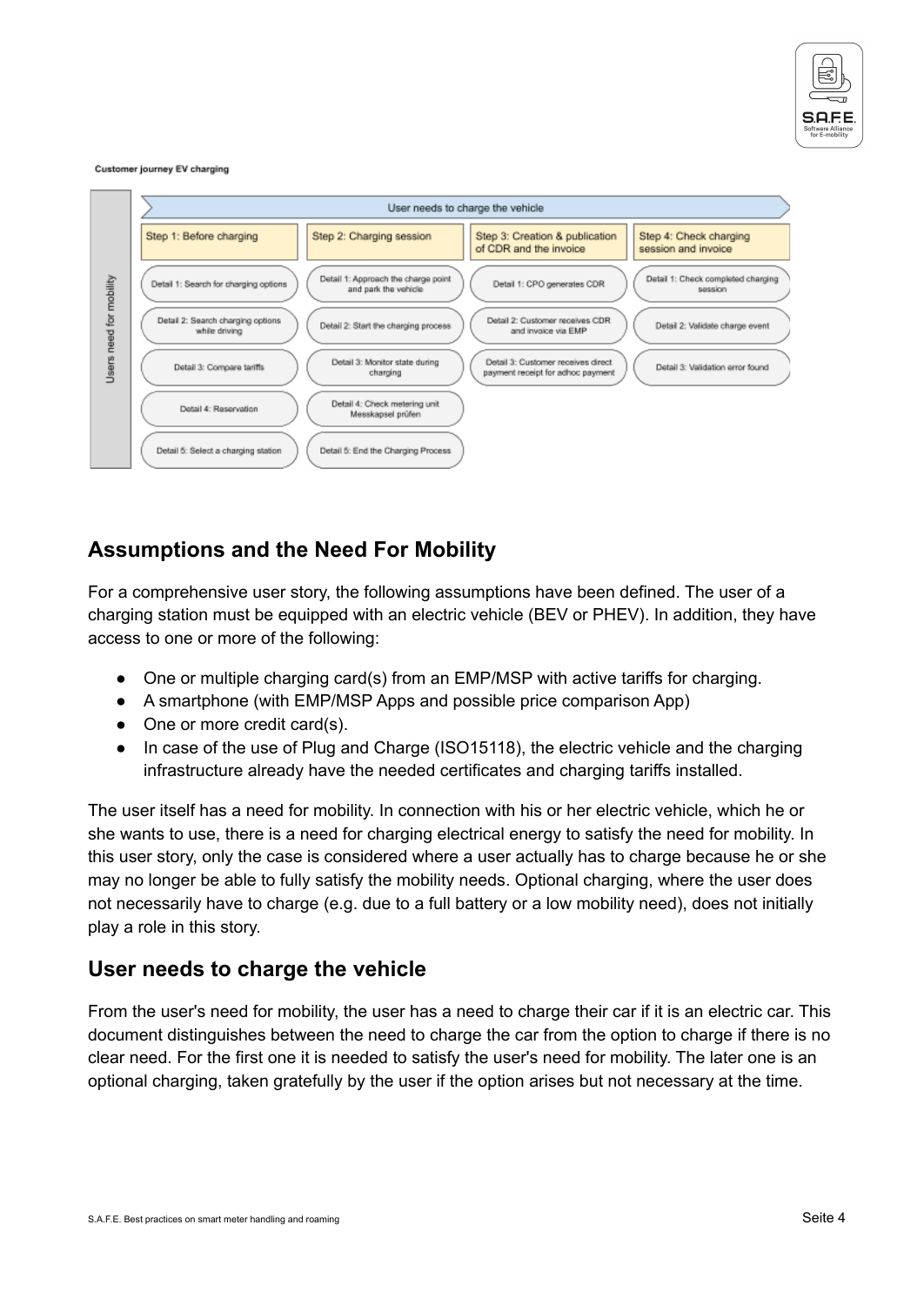

## <span id="page-4-0"></span>**Step 1: Before charging**

In the first step of the customer journey the user is considering charging their car. Over the course of this step they look for charging options, compare them and select a suitable charge point or charging location.

#### <span id="page-4-1"></span>**Detail 1: Search for charging options**

The driver is searching for a charging station which meets the criteria of the driver. To ensure a comfortable charging experience to the driver POI data quality is highly important. It will ensure in all details that their navigation has all needed information to run this journey and to guide them exactly to the right charge point of his demand.

The following criteria are most common for drivers to select a charging station:

#### **Charging power and supported connector types**

The driver is looking for available charging power and if the supported connector type used by the vehicle is supported by the the charging station (e.g CCS2 150kW, cable or socket)

#### **Authorisation method/ supported payment solutions**

The driver wants to know which authorisation method is supported to start a charging session (eg. ad hoc, Remote start via app, RFID card, Plug-and-Charge)

#### **Total price (including charging fees, parking fees, overstay fees and other service fees)**

The driver wants to know in advance the total pricing per session and compare it with other stations and/or other MSP (see also detail 3 ["Compare](https://docs.google.com/document/d/1jkmXDdRj0imv0VBu5lV5Z-OBrewKc3awZuPW-f1nC-s/edit#heading=h.bkn3ekfbkkn4) tariffs"). This needs to include session, energy, power, time, reservation, parking and overstay fees (if applicable).

Example: A charging station is located in a parking lot. The energy is paid via the MSP app in Euro per kWh. The parking lot charges an extra fee in Euro per hour though a local vending machine.

#### **Charging port availability (actual and future status)**

The driver wants to check if the selected charging station and parking spot is available when the driver arrives to start a charging session and till when the car can be parked and charged.

Example 1: A driver is approaching the charging station on a long distance trip. To plan the charging stop they need to know the availability within the next minutes.

Example 2: A person plans a flight two weeks in the future. They want to travel by car to the airport. The user needs to know if the charger is available when they arrive.

This includes current and future opening hours as well as planned maintenance slots.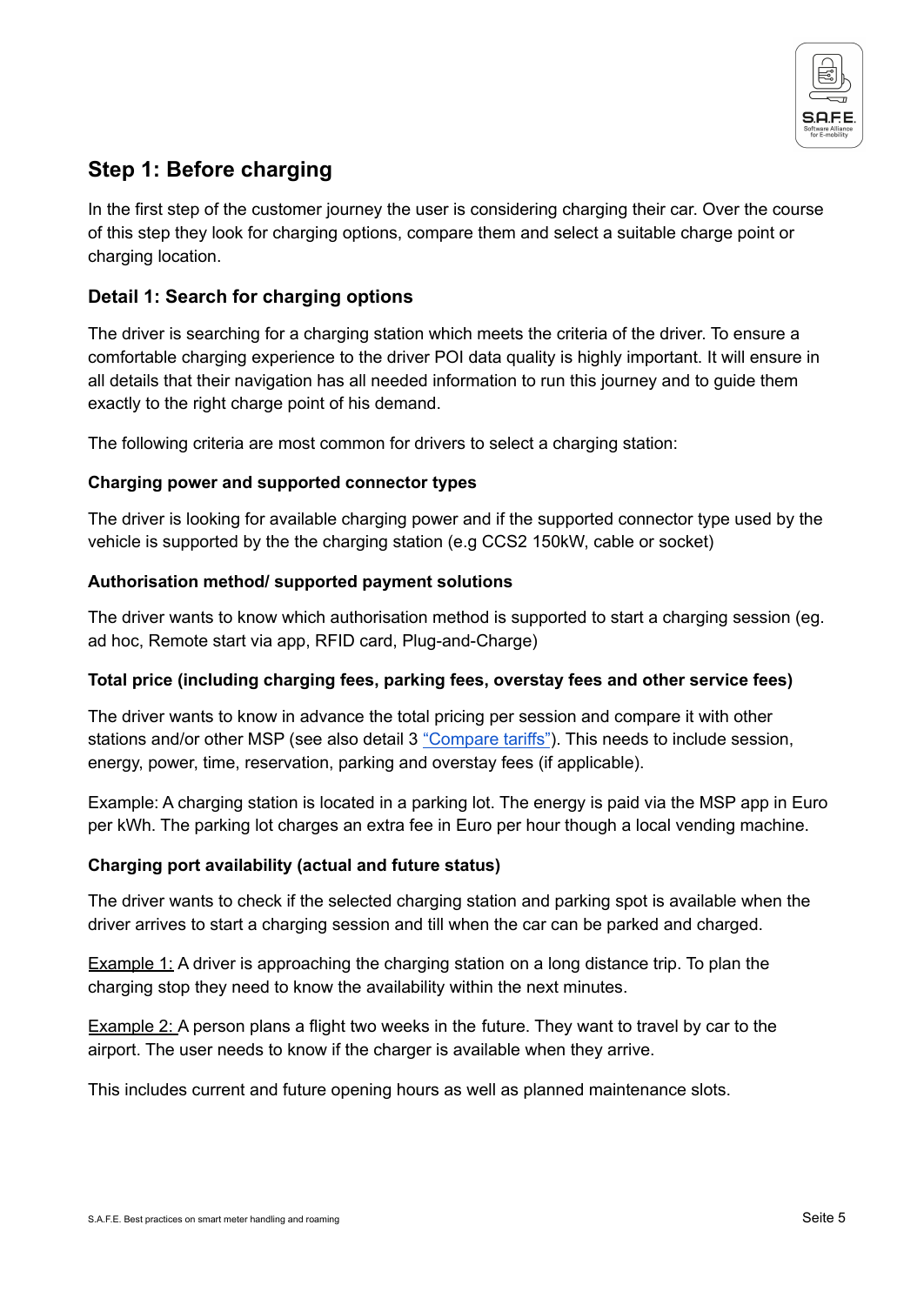

#### **Charging location, distance from actual position**

The driver wants to filter the most suitable charging locations based on their location or on their planned route.

#### **Additional services**

Driver wants to know if any additional services are provided (e.g. free wifi during charging session, reservation).

#### **Public / private charging**

Driver wants to know if the charging station is for public use or only for customers / employees of a business.

|              | Eichrecht   None identified. |  |
|--------------|------------------------------|--|
| ' relevance, |                              |  |

#### <span id="page-5-0"></span>**Detail 2: Search charging options while driving**

In this detail the user is driving their car and has to charge it in order to reach the destination with the desired amount of energy left over in the battery. While driving the driver is not able to define a detailed search as defined in Detail 1: Search for [charging](#page-4-1) options.

Prerequisite for this detail is that the user has the active trip planned in the car's navigation system. Based on this trip and on current information like battery status, current energy consumption, weather and and other data, the user expects the car to provide the optimal charging option. The filter preferences are the same as in Detail 1: Search for [charging](#page-4-1) options, the UI possibilities in the car to access them however are very limited. This leads to the user not being able to compare the list of charging options manually, e.g. reviewing all details, reading the detailed description or the user reviews.

|               | Eichrecht   None identified. |
|---------------|------------------------------|
| ∣ relevance ∣ |                              |

Regarding tariff/price comparison see detail 3.

#### <span id="page-5-1"></span>**Detail 3: Compare tariffs**

After searching for charging stations (Detail 1 or 2) the user has multiple charging options at different stations in the target area. Tariffs differ over the stations in question. There are two different types of tariffs:

● Different available MSP tariffs.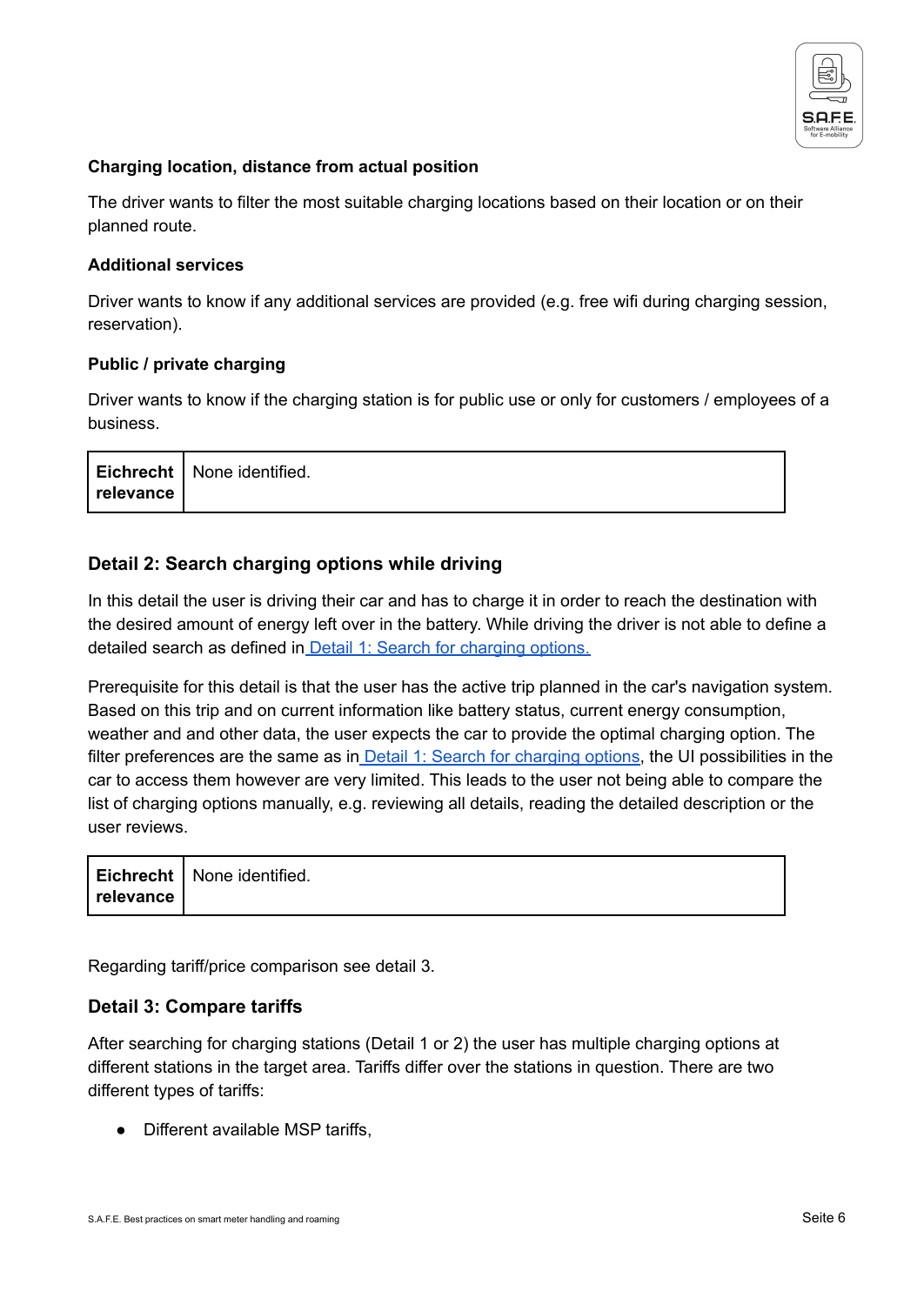

● local available Ad-Hoc tariff

As a user I would like to see and compare the charging station tariffs before the charging to find the most suitable option. Common tariff elements for charging an EV include following parameters:

- Charged energy
- Charging time
- Blocking fee
- Starting fee
- Parking fees

In addition, different EMPs offer different tariffs at the same charging station. There are EV charging tariff comparison services that can be used by EV drivers to know the best tariff of a charger. Informing the customer ahead of the charging session about the price for each component is relevant to Eichrecht compliance.

Price markings are regulated in national law (PAngV in Germany).

#### **Price comparison examples**

To demonstrate the price differences and comparison two examples are given.

Example 1: Compare the tariffs to find the cheapest price at a selected charging station

- The user drives KONA Electric 64
- The user arrives at the selected charging station.
- The station offers: CCS DC 100 kW, Type-2 AC 22 kW.
- The Ad-Hoc tariff is  $0.45 \in \times$  KWh (AC) and  $0.55 \in \times$  KWh (DC).
- The user has two MSP tariffs:
	- Tariff 1
		- AC: 39 ct/kWh + 1  $\epsilon$  per hour after 3 hours
		- DC: 49 ct/kWh + 1  $∈$  per hour after 3 hours
	- Tariff 2
		- AC & DC: 49 ct/kWh
- $\bullet$  The user wants to charge 20% to 80% SOC = 40 kWh
- The AC charging power limit is 11 kW
- The DC charging power limit is 70 kW

#### Comparison:

- AdHoc DC: 40 kWh  $*$  0,55 € = 22 € / estimated time: 35 minutes
- $\bullet$  AdHoc AC: 40 kWh  $*$  0,45 € = 18 € = 18 € / estimated time: 4 hours
- MSP 1 DC: 19,60 € (energy) + 0,00 € (time) = 19,60 €
- MSP 1 AC: 15,60 € (energy) + 1,00 € (time) = 16,60 €
- MSP 2: AC/DC: 19,60 € (energy) + 0 € (time) = 19,60 €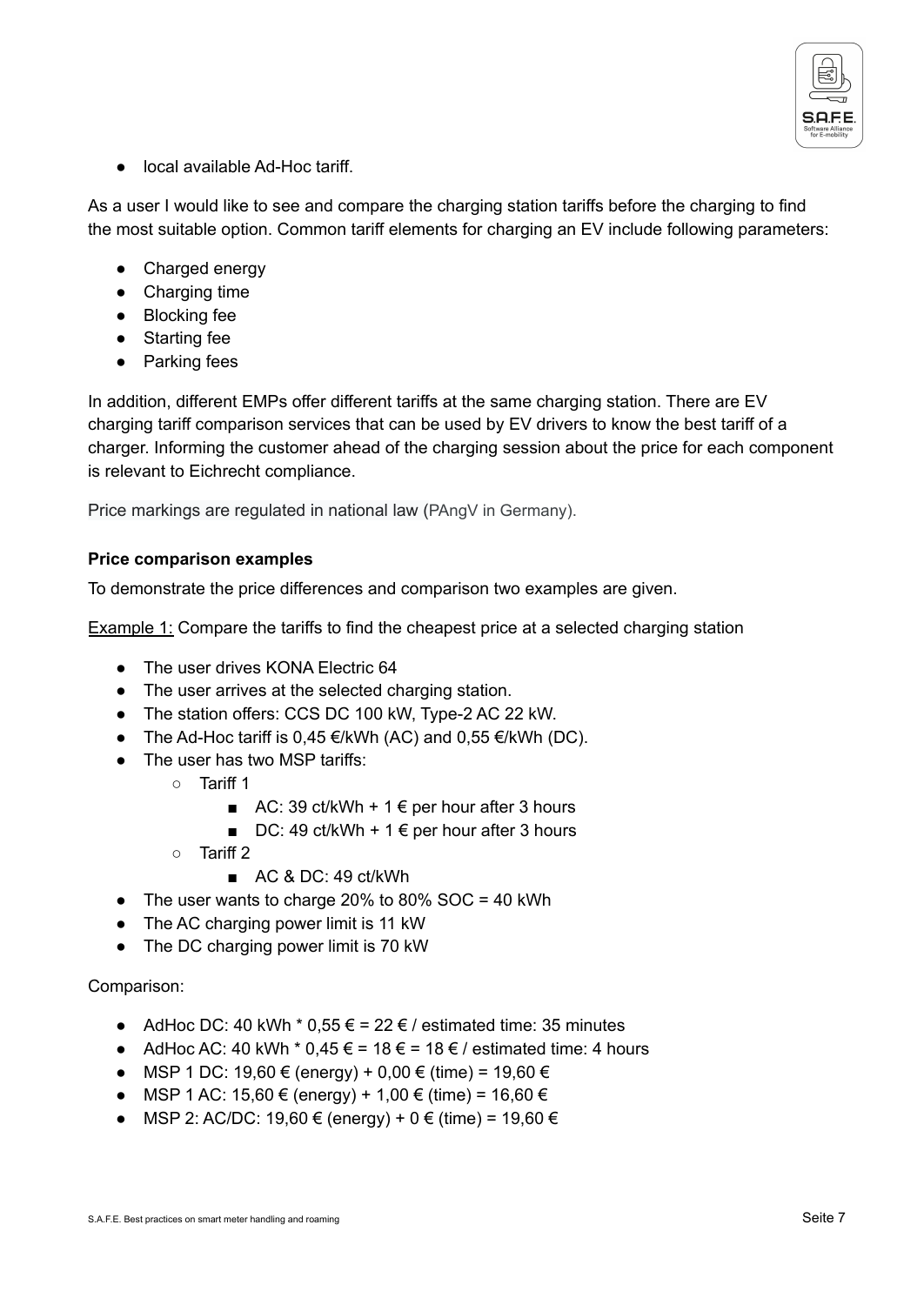

The user gets the same amount of energy at 4 different prices ranging from 16,60  $\epsilon$  to 22  $\epsilon$ .

Note: The charging curve of the car was not taken into account.

**Example 2:** Find the cheapest charging option in an area

- The user drives KONA Electric 64
- The user has an important meeting in Berlin, Invalidenstraße
- The meeting lasts 3 hours
- The user needs to charge 30 kWh to drive back home
- The user wants to charge the car as cheap as possible
- The user wants to walk maximum 15 minutes to the meeting location

Options for the user to find the best charging station:

- Use the EMP app to compare different stations
- Use comparison app to compare multiple EMPs on multiple stations

Currently, there is no systematic overview of the valid charging tariffs (contract-based or ad-hoc) that enables the user to make comparisons as described in this example.

In order to be able to offer this overview, automatic interfaces are necessary to exchange the following data:

- active EMP on charging point
- ad-hoc-tariff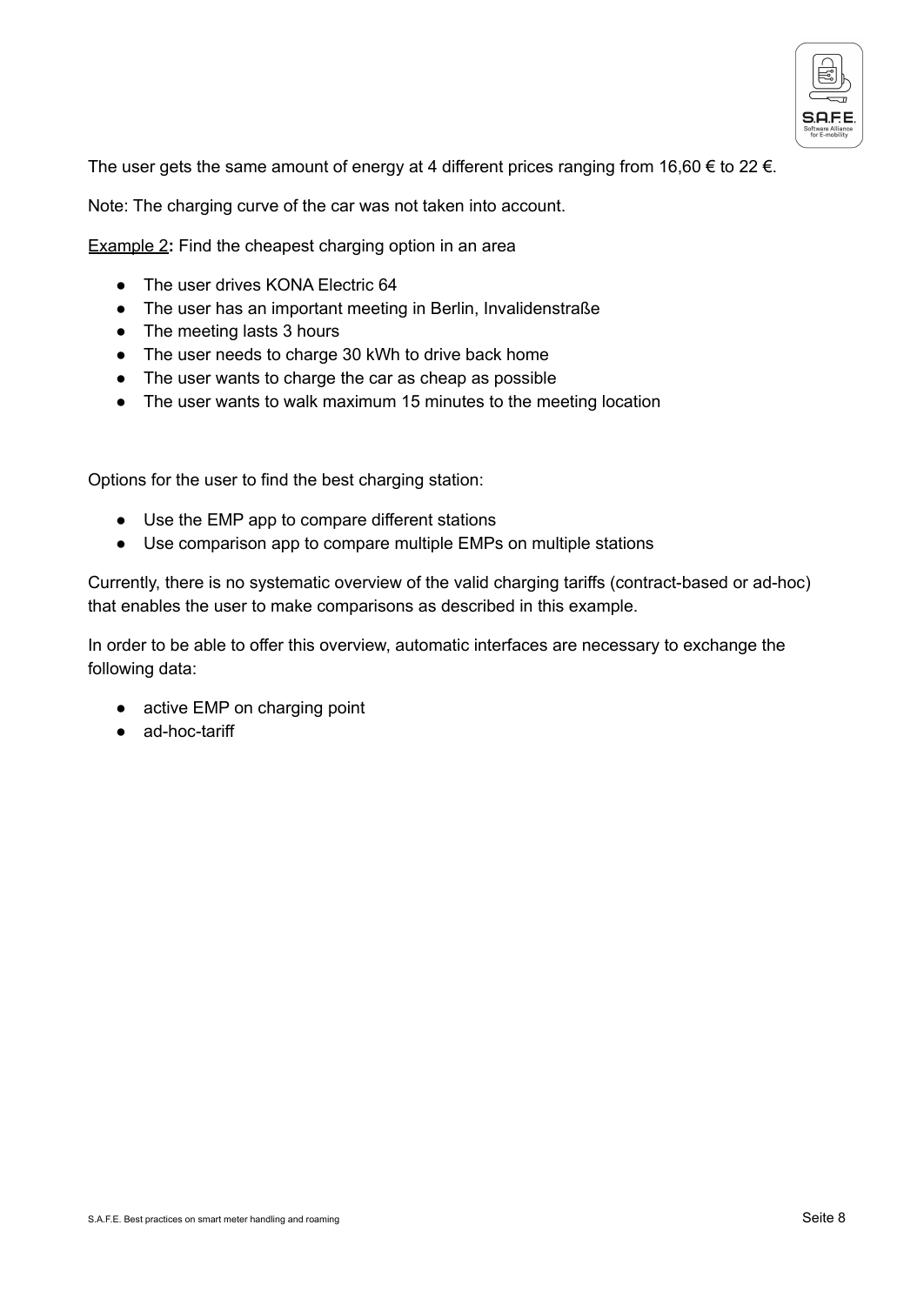



Screenshot taken from moovility.me

| <b>Eichrecht</b><br>relevance               | Tariffs can be displayed informative only. The user needs to check the current<br>tariff when starting the charging session. Dynamic tariffs might contain<br>changing price components.                                                                                                                                                                                                                                                                                               |
|---------------------------------------------|----------------------------------------------------------------------------------------------------------------------------------------------------------------------------------------------------------------------------------------------------------------------------------------------------------------------------------------------------------------------------------------------------------------------------------------------------------------------------------------|
| <b>Eichrecht</b><br>relevance               | Due to the limited UI the comparison of different charging options and tariffs<br>is very limited which can lead to a low price transparency.<br>To offer the optimal charging options the car navigation would need<br>information on the ad-hoc prices as well as the EMP-tariffs the user has<br>subscribed to.<br>The POI data quality must be very high to be able to compare charging<br>options while driving, otherwise the price-based comparison mixes apples<br>with pears. |
| <b>Other</b><br>related<br>action<br>points | Solutions to make price options available and easily comparable need to be<br>developed to facilitate this detail. (This would increase the comfort for the<br>driver but is not mandatory.)                                                                                                                                                                                                                                                                                           |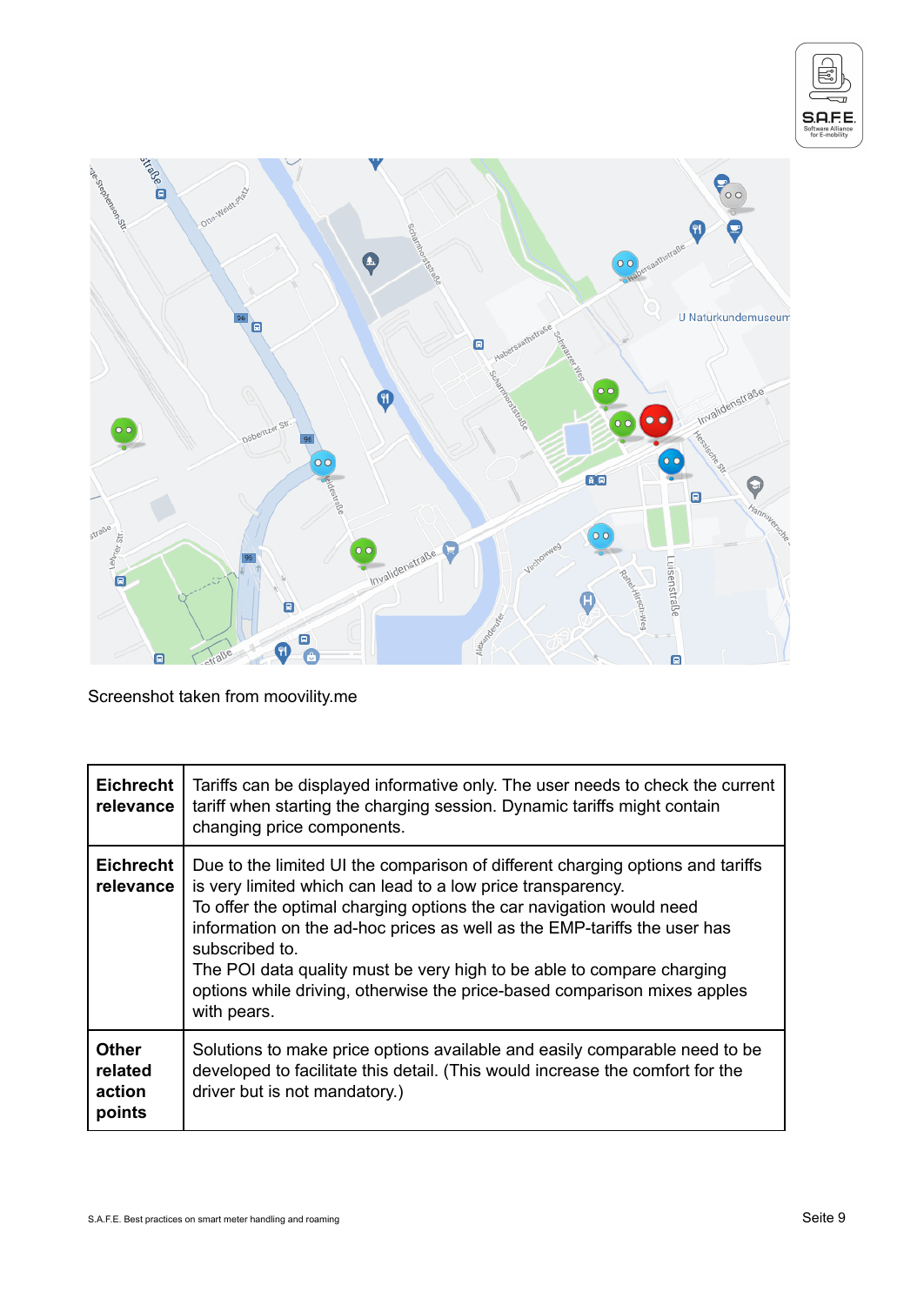

#### <span id="page-9-0"></span>**Detail 4: Reservation**

There are two reservation scenarios:

#### **Reserve Now**

Driver wants to charge immediately and looks for a free charging station nearby to reserve a charging point that is only a few minutes away and ensure with the reservation that the charging point is still available for him or her on arrival.

Reservation is only valid for a short period of time and is cancelled when the charging session starts. After reservation, the charging point is shown as not usable or reserved for a short period of time for other customers. If a reservation fee is charged, a settlement is made between CPO and EMP or EMP and customer. If there are delays in the traffic flow, it may be possible to update the reservation for the duration of the delay.

#### **Planned Reservation**

Driver wants to charge according to their route planning he or she made hours or days earlier and therefore ensure that the charging point is still available for him or her on arrival.

Reservation is valid for the reserved time slot and until the charging session starts. The charge point cannot be reserved for this time slot by others and is shown as not usable or reserved for the reserved period of time for other customers. If a reservation fee is charged, a settlement is made between CPO and EMP or EMP and customer.

This option is not possible to implement right now within Roaming and needs some more design thinking in the emobility market as it has a lot of new requirements to multiple market roles.

There are different aspects for invoicing a reservation:

- 1. Invoicing per reservation fixed price
- 2. Invoicing per time period of reservation
- 3. Handle the reservation as a separate session or combine it with the charging session

#### **Reservation handled in backend only**

There is no final clarification regarding the classification of reservation time. Depending on this, the invoicing of reservation time in conjunction with an energy delivery session might be relevant for Eichrecht as well. This might even depend on the way the MSP tariff is designed. If reservation time is considered part of the Eichrecht relevant session, those reservations which are handled by the backend – without actually reserving a single hardware – must be considered separately.

|  | <b>Eichrecht</b>   The reservation time is probably relevant for the Eichrecht. However, there is |
|--|---------------------------------------------------------------------------------------------------|
|--|---------------------------------------------------------------------------------------------------|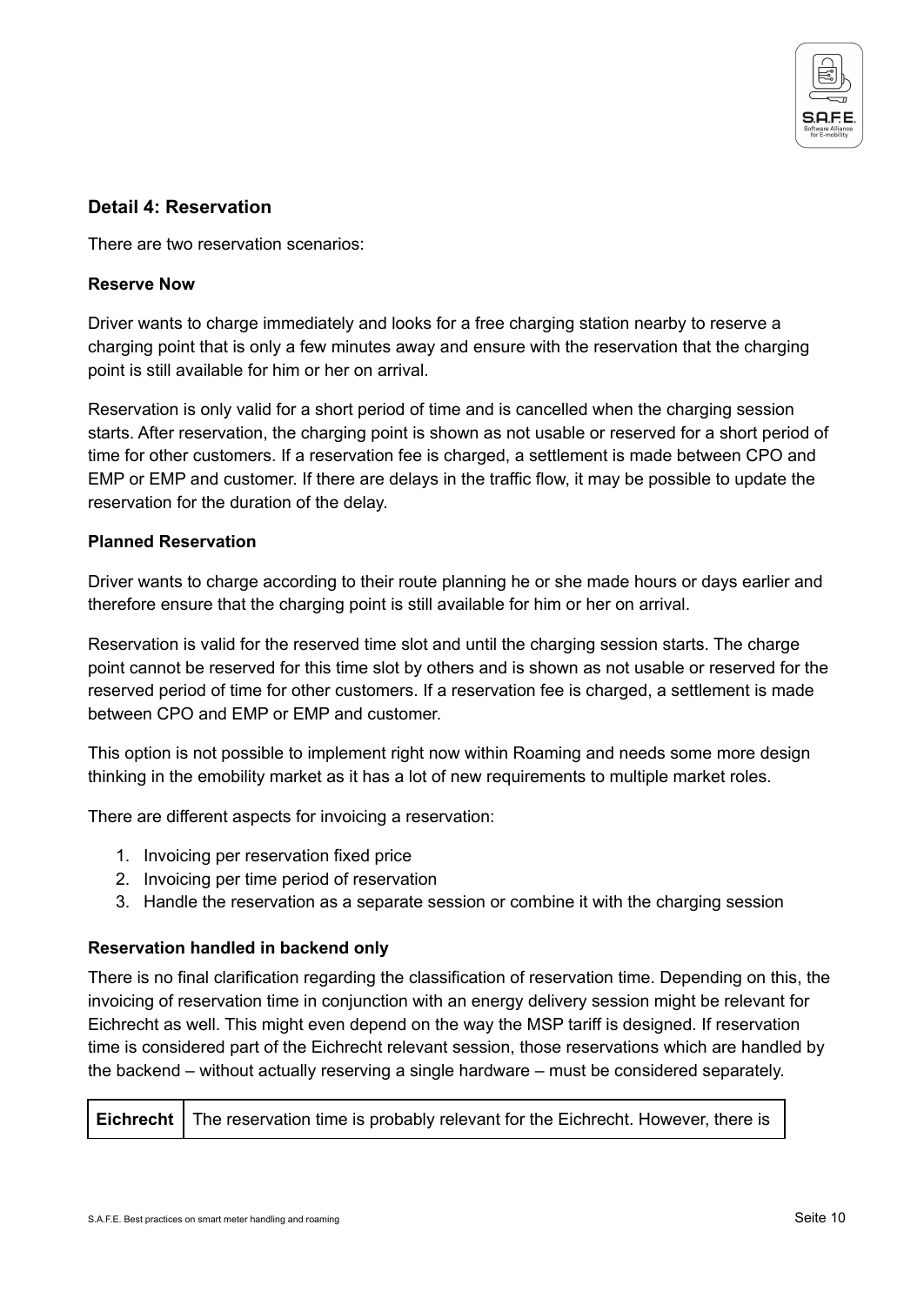

| relevance                                   | no final legal evaluation existing. A legal clarification is required to introduce<br>reservation services on the market. An exception from the Eichrecht<br>requirements might be a possible solution, comparable to the exceptions for<br>carsharing services.<br>An alternative could be to not invoice reservations or invoice a flat fee per<br>reservation session.<br>See also BDEW-internal document "Diskussionspapier Reservierung einer<br>Lademöglichkeit an öffentlichen Ladepunkten" |
|---------------------------------------------|----------------------------------------------------------------------------------------------------------------------------------------------------------------------------------------------------------------------------------------------------------------------------------------------------------------------------------------------------------------------------------------------------------------------------------------------------------------------------------------------------|
| <b>Other</b><br>related<br>action<br>points | A solution is to be developed to invoice reservation fees<br>Clarification if reservation time is Eichrecht relevant. If so, a solution for<br>compliant backend-only reservation is to be developed.                                                                                                                                                                                                                                                                                              |

#### <span id="page-10-0"></span>**Detail 5: Select a charging station**

The driver selects one charging station from the search results after comparing different options and tariffs. They enter the address in the navigation system (of the car) by any means, and drives the car to the station.

Tariffs may change until the driver reaches the charging station. Before starting the charging session he or she should/must check the current tariff again. Changes in a MSP tariff will be communicated by the MSP e.g. via email or displayed via a MSP-App.

In this step the user is not starting the charging session itself. Legally the session starts later. At that moment also the tariff is confirmed by the user.

| relevance                                   | Eichrecht   None identified. |
|---------------------------------------------|------------------------------|
| <b>Other</b><br>related<br>action<br>points | None Identified.             |

#### <span id="page-10-1"></span>**Detail 6: User receives Eichrecht guide**

The user should be able to get user documentation about the Eichrecht solution of the selected charging station when selecting a charging station so that he or she can understand the necessary steps to validate the metered values.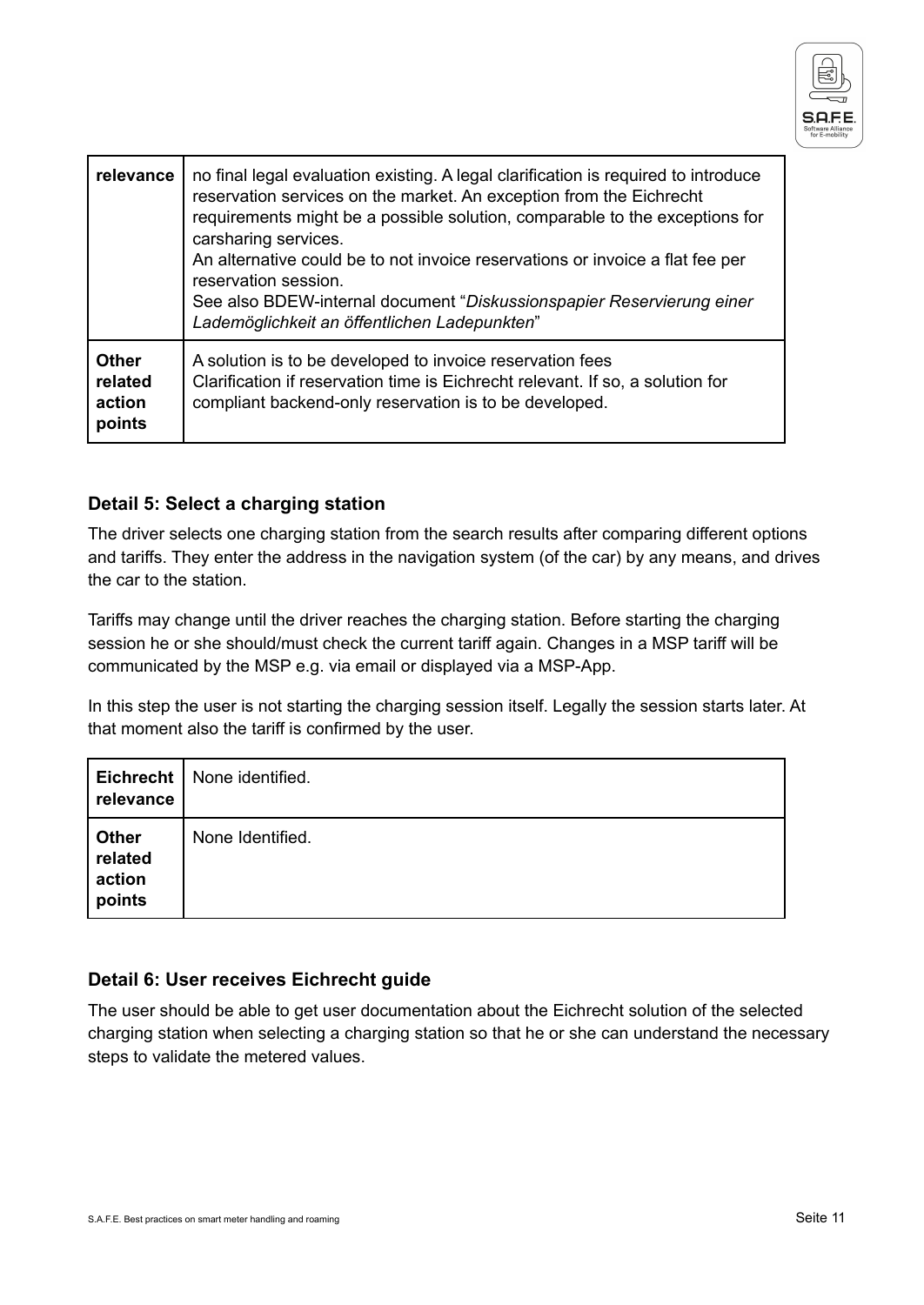

#### **User documentation for chargers regarding Eichrecht**

There are several options to provide the user documentation to the user:

- Central database of all user manuals for all Eichrecht solutions.
	- Low effort for CPOs and MSPs.
	- One place to go for all Eichrecht solutions.
- Each CPO publishes the user documentation. MSPs reference the documentation at the CPO.
	- CPOs need to reference the documentation for ad-hoc charging
	- MSPs might not want to rely on the CPO (broken links, CPOs shut down etc)
- The MSP offers user documentation in their own websites/FAQs.
	- High maintenance effort for all MSPs.

In all cases the solution can be referenced through the data format proposed in the SAFE publication "General definition of POI and tariff data structures".

#### **A market wide consistent solution needs to be agreed on. The proposal of SAFE is the implementation of a central database as the most economical and user friendly solution.**

The following possible entities are identified for the operation of this central register:

- BNetzA
- BDEW e.V.
- SAFE e.V.
- Bundesanstalt für Straßenwesen (BAST) as operator of the NAP
- Konformitätsbewertungsstellen "conformity assessment bodies"
- NOW GmbH

| <b>Eichrecht</b><br>relevance               | The user should be able to get user documentation about the Eichrecht<br>solution of the selected charging station when selecting a charging station so<br>that he or she can understand the necessary steps to validate the metered<br>values. |
|---------------------------------------------|-------------------------------------------------------------------------------------------------------------------------------------------------------------------------------------------------------------------------------------------------|
| <b>Other</b><br>related<br>action<br>points | A market wide consistent solution needs to be agreed on. The proposal of<br>SAFE is the implementation of a central database as the most economical<br>and user friendly solution.                                                              |

### <span id="page-11-0"></span>**Step 2: Charging session**

This step begins at the point where the driver leaves the usual traffic and turns in direction of the charging station and ends when the EV is leaving the charging station spot.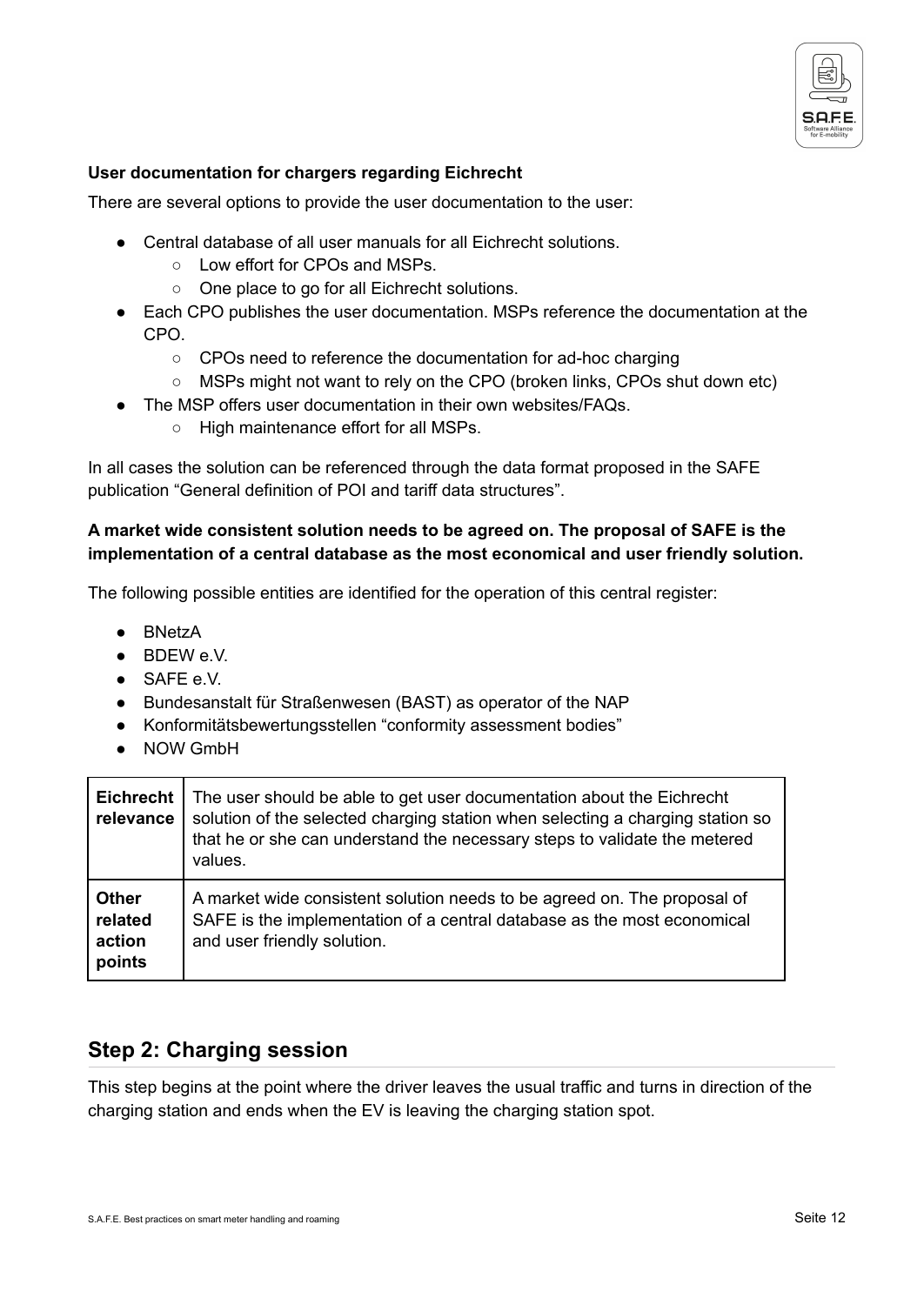

### <span id="page-12-0"></span>**Detail 1: Approach the charge point and park the vehicle**

The user's goal in this detail is to drive their car to the right (e.g. previously chosen) charge point. The detail ends when the user stops their vehicle in front of the charge point.

Actions to be taken by the user:

- Find the local route to the charge point.
	- Find the available charge points within a bigger charging station.
	- Find the charge points on a large site e.g. company parking or multi-storey car park.
	- Find the right direction to the charge point on a highway resting area.
- Identify the desired charge point at the station by the following parameters:
	- $\circ$  power: Locate a charge point with the charging power the user was looking for in the search, including the currently available charging power due to load management.
	- $\circ$  plug type: Locate a charge point with the plug type fitting to the users car and matching the desired charging tariff.
	- reservation: If the user has reserved a charge point in the search, they have to locate the one
	- availability: If charge points are reserved for others or out of order or blocked by other vehicles the user has to identify them as unavailable if possible.
	- operator: If multiple operators charge points are at an approximate location the user has to identify the desired operator.
- [optional] Remove the access barrier: If the charge point has been reserved for the user, the access barrier has to be removed.
- [optional] If the charge point is within a parking garage, the user might need to pay at the gate or receive an access ticket for later payment.

**Eichrecht relevance** Approaching the charging location has no invoicing implication and is therefore **NOT** Eichrecht applicable.

#### <span id="page-12-1"></span>**Detail 2: Start the charging process**

Starting the charging sessions represents the beginning of the registration of metered values. As soon as the EV is parked at the charging station the charging process can start. The following sequence is an example and must not happen exactly like described.

- 1. The driver authenticates for starting a charging session by
	- a. swiping their chosen charge card
	- b. using their chosen MSP App
	- c. Plug & Charge
	- d. applicable Ad-hoc payment method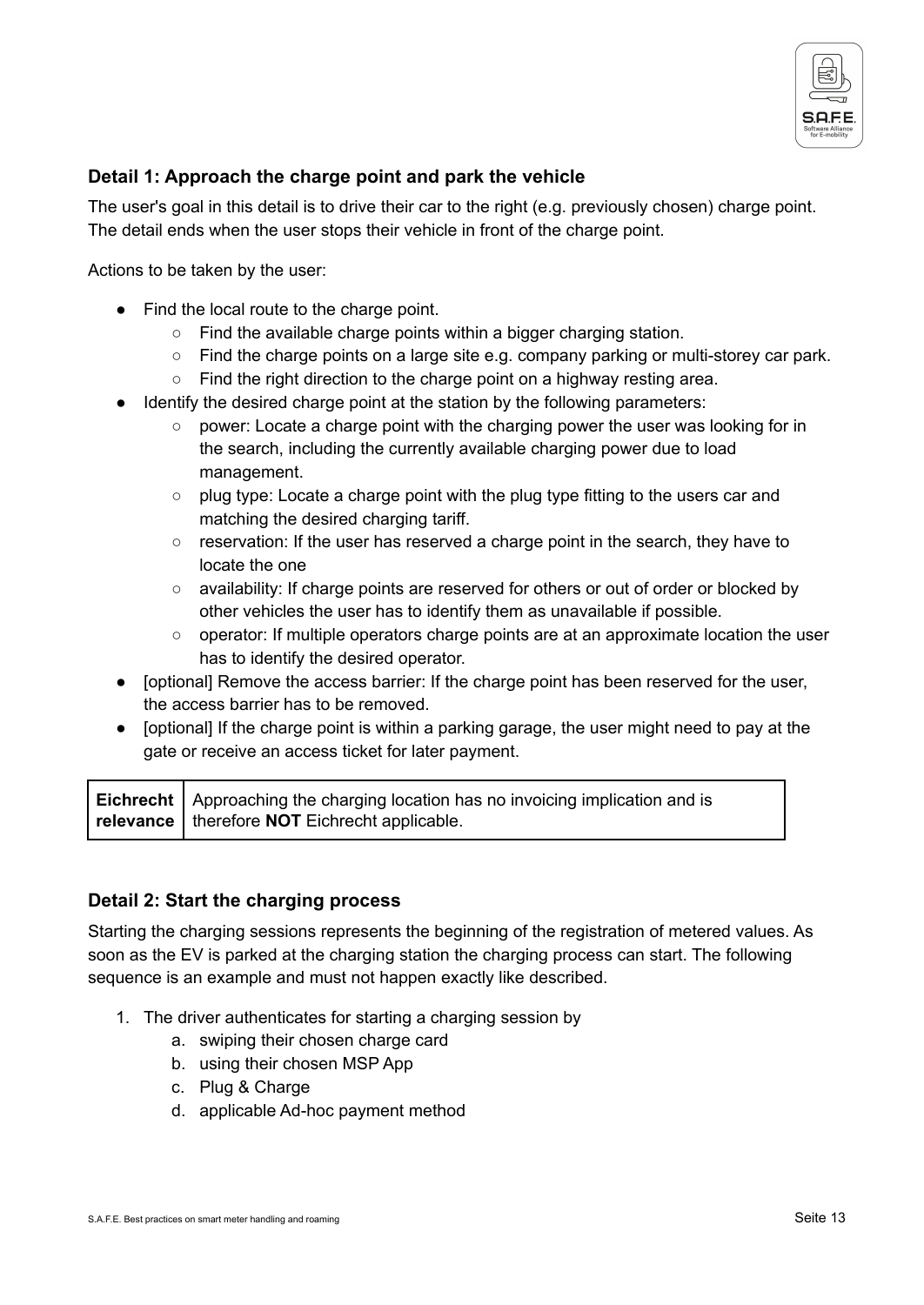

- 2. The price for charging is shown to the driver. The price display can differ depending on the authentication method the driver chooses. The customer expects to get the tariff which was displayed during ["Compare](#page-5-1) tariffs" (step 1, detail 3) before.
- 3. The drivers charging process gets authorized. That means the various applicable backend systems validate the drivers contract and therefore ensure that an invoicing recipient is applicable.
- 4. The driver physically connects the EV via a charging cable with the charging station. Charging station and EV do safety checks to ensure both are technically ready to start a charging session. If successful the charging station will change its status to "Not Available"
- 5. *Optional:* It is possible to charge an EV without authentication and authorisation. But then invoicing is not possible. As this would not be relevant for Eichrecht it is not further reviewed here.
- 6. Charging station and EV physically start transferring energy. The charging station reports this start to the CPO backend with an energy meter value and a timestamp.

In the case of a contract based charging, the user chooses the contract they want to charge with. Each contract has a payment method included. For ad-hoc charging the customer can choose one of the payment methods offered by the CPO.

| <b>Eichrecht</b><br>relevance               | Relevant for Eichrecht the charging station stores the start time, and the start<br>meter value and the authentication id. In general it reports it to the CPO<br>backend system at this point.<br>The authentication means is used to assign the Eichrecht relevant data to the<br>contracting party.<br>The tariff is implicitly selected by the selection of the authentication method.<br>Local storage and validation device: at the charger the information display of<br>the local storage and validation device is accessible and visible to the driver.<br>This module is part of the Eichrecht certified system in the charger and it will<br>show to them the metered values of their started charging session. So the<br>driver can check the values of their charging session at a trustable source. |
|---------------------------------------------|-------------------------------------------------------------------------------------------------------------------------------------------------------------------------------------------------------------------------------------------------------------------------------------------------------------------------------------------------------------------------------------------------------------------------------------------------------------------------------------------------------------------------------------------------------------------------------------------------------------------------------------------------------------------------------------------------------------------------------------------------------------------------------------------------------------------|
| <b>Other</b><br>related<br>action<br>points | Clarify in which way the displayed price is relevant for Eichrecht.                                                                                                                                                                                                                                                                                                                                                                                                                                                                                                                                                                                                                                                                                                                                               |

### <span id="page-13-0"></span>**Detail 3: Monitor charging state**

During charging, the user wants to monitor the state of the charger and the charging process itself. Therefore, the user has different options to do so:l

- Meter window and display at the charger
- Metering values in (web-)app of the MSP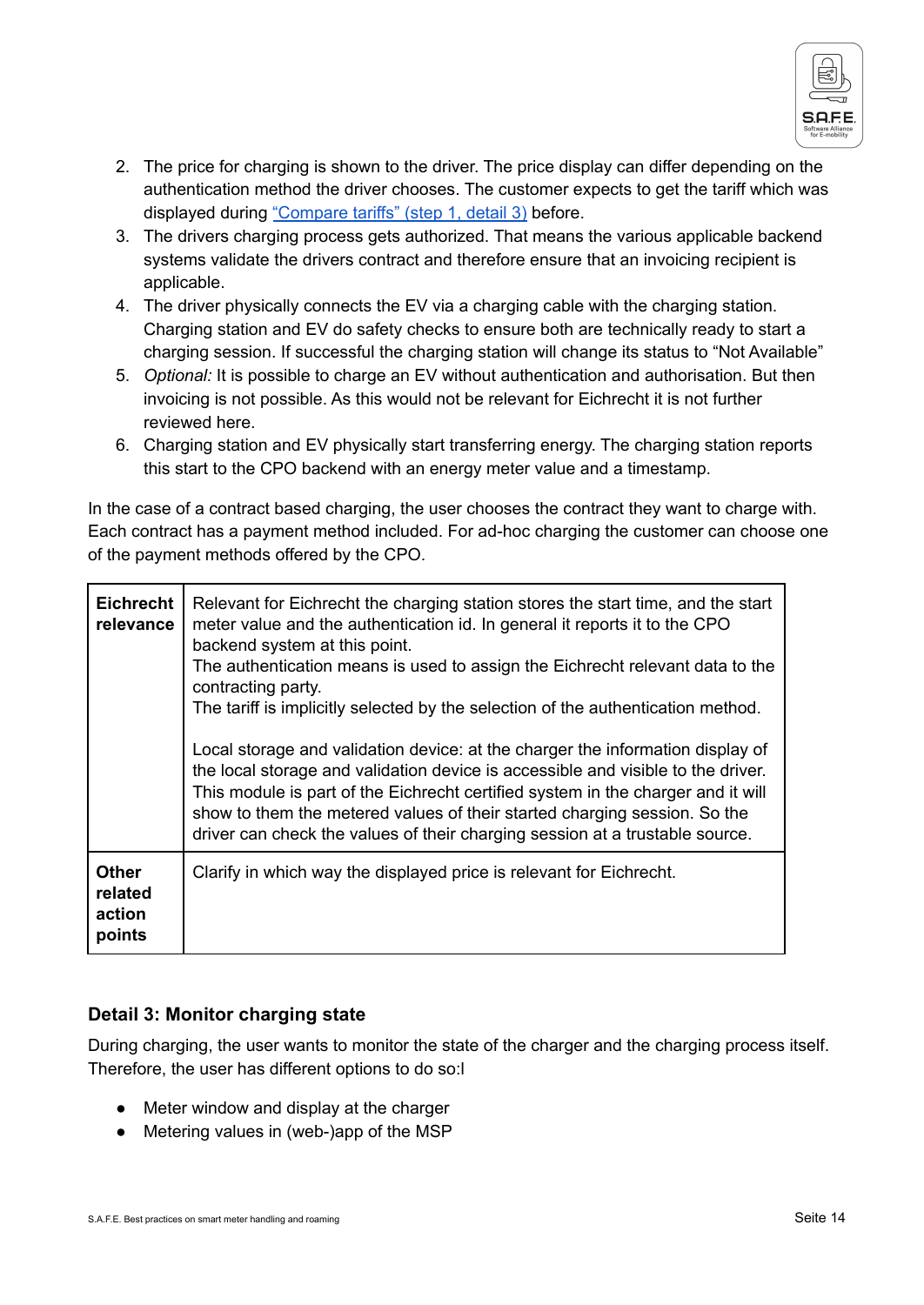

• Charging process and additional information (e.g. SOC) within the OEM-App of their car

Local storage and validation device: at the charger the information display of the local storage and validation device is accessible and visible to the driver. This module is part of the Eichrecht certified system in the charger and it will show to them the metered values of their started charging session. So the driver can check the values of their charging session at a trustable source.

### <span id="page-14-0"></span>**Detail 5: End the Charging Process**

Ending the charging session represents the end of the measured and reported values by the charging station. The end of the charging sessions can be caused by multiple reasons. The following sequence is an example and must not happen exactly like described.

- 1. Driver arrives back at their EV and wants to end the charging of theirEV.
- 2. It is possible that the charging session has already ended due to several possible failures. These failures will not be described here.
- 3. The driver stops the charging session by e.g.
	- a. unlocking the cable at the EV
	- b. choosing STOP at the charger
	- c. choosing STOP SESSION in their App
	- d. swiping their RFID card at the charger
- 4. The charger stops the charging session as it interpretes the energy transfer as ended.
- 5. The charging station will send an updated connector status "Available" to the CPO backend which will also broadcast this new dynamic status update into roaming interfaces.
- 6. The charging station sends a StopTransaction message to the CPO backend which contains the final stop time of the session and the final meter value of the energy meter.

| <b>Eichrecht</b><br>relevance | The charging session values of stop time and final energy meter value are<br>relevant for Eichrecht.<br>Even if the charging session was ended by a failure metered, values of stop<br>time and final meter value are relevant for Eichrecht if these values were<br>recorded.<br>Local storage and validation device: at the charger the information display of<br>the Local storage and validation device is accessible and visible to the driver.<br>This module is part of the Eichrecht certified system in the charger and it will<br>show to them the metered values of their started charging session. So the<br>driver can check the values of their charging session at a trustable source. At<br>the end of a charging session the module shows a summarized data set of all<br>relevant data.<br>The CPO will send the relevant data (tbd) to the MSP. |
|-------------------------------|--------------------------------------------------------------------------------------------------------------------------------------------------------------------------------------------------------------------------------------------------------------------------------------------------------------------------------------------------------------------------------------------------------------------------------------------------------------------------------------------------------------------------------------------------------------------------------------------------------------------------------------------------------------------------------------------------------------------------------------------------------------------------------------------------------------------------------------------------------------------|
|                               | It is to be evaluated under which conditions can the charger stop the charging<br>session (e.g. if energy flow drops below a threshold).                                                                                                                                                                                                                                                                                                                                                                                                                                                                                                                                                                                                                                                                                                                           |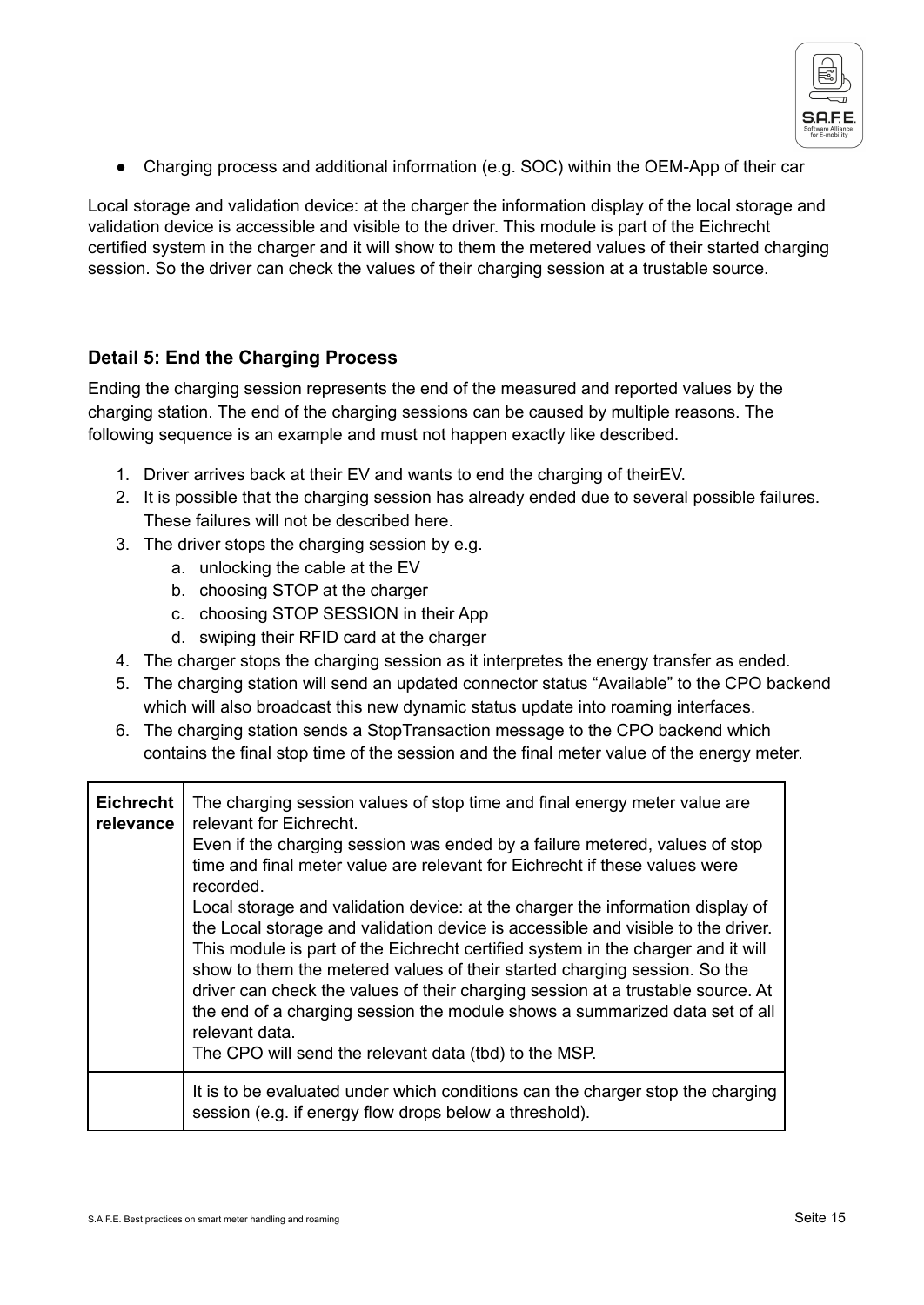

#### <span id="page-15-0"></span>**Detail 6: Erroneous end the Charging Process**

In case of an error of the charger during the session, the metering values might not be available at the end.

| <b>Eichrecht</b>   Charging sessions with (partly) missing metering data must not be invoiced to  <br>relevance $ $ the customer. |  |
|-----------------------------------------------------------------------------------------------------------------------------------|--|
| For transparency reasons, the charging sessions should be displayed to the<br>customer in any case.                               |  |

### <span id="page-15-1"></span>**Step 3: Creation & publication of CDR and the invoice**

#### <span id="page-15-2"></span>**Detail 1: CPO generates CDR and provides it to EMP**

When a charging session has ended, the CPO has to create the CDR that will be the base for the invoice. The CDR will summarize the charging session and will contain all relevant information to inform the EV driver correctly.

There are two possible routes how this information can be provided to the EV driver. This is depending on the type of payment the EV driver has chosen at the start of the charging process, via an **EMP contract** or via **adhoc payment**.

The CPO backend will create a CDR, based on the information from the charging session. This includes the start and stop metervalues, the intermediate meter values and other Eichrecht relevant data.

The CPO will calculate the session end price based on the tariff to the applicable EMP. In case of ad-hoc charging the in step 2 detail 2 presented tariff will be used. The session end price will be added to the CDR.

The CPO provides the CDR via roaming interfaces to the EMP in near real time to inform the EMP about the charging session and costs that have taken place.

There are CPOs and roaming hubs which queue the CDRs over a period of time before sending them to the EMP. Therefore the EMP can not display the rated CDR to the customer in a short time after the charging session.

| Eichrecht   The CDR must contain the start/stop meter values including the Eichrecht |
|--------------------------------------------------------------------------------------|
| relevance   relevant data.                                                           |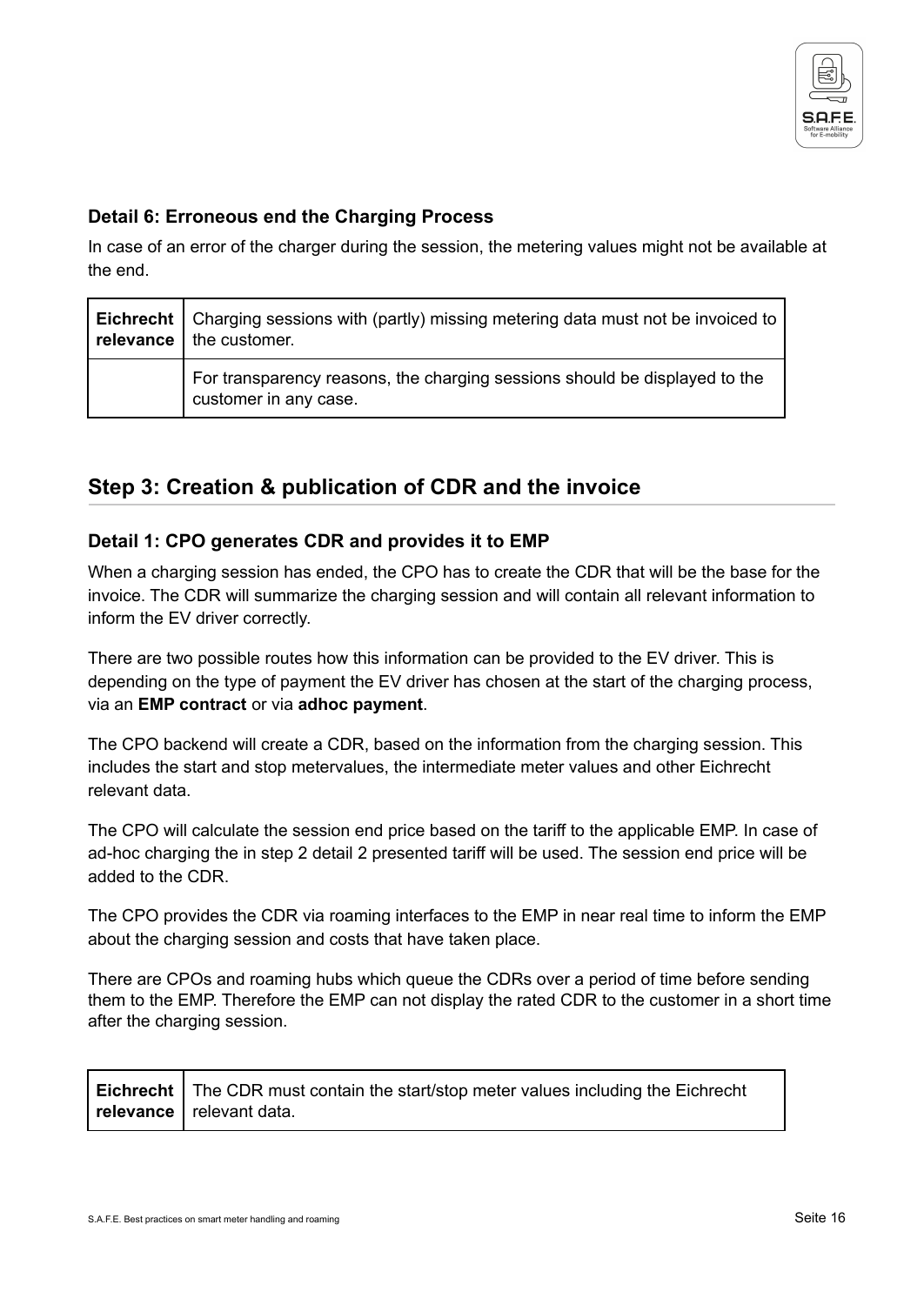

| The CDRs currently only contain the B2B prices set by the CPO and<br>accepted by the EMP via the roaming contract. Therefore only static B2B<br>tariffs are possible in the current framework. In the future dynamic tariffs will<br>be necessary to intensive customer decisions for grid-friendly charging,<br>optimisation for green energy use and infrastructure utilization. Requirements<br>towards the CDR resulting from these dynamic tarifs need to be evaluated<br>and are probably not yet fulfilled.<br>Local storage and validation device: The CPO provides additional data to the<br>CDR which are needed for the driver to review their charging session at the<br>charger together with the CDR via roaming interface. This relevant data is to<br>be defined. |
|-----------------------------------------------------------------------------------------------------------------------------------------------------------------------------------------------------------------------------------------------------------------------------------------------------------------------------------------------------------------------------------------------------------------------------------------------------------------------------------------------------------------------------------------------------------------------------------------------------------------------------------------------------------------------------------------------------------------------------------------------------------------------------------|
| The driver is expecting to see all charging sessions. Therefore CPO should<br>communicate all sessions to the EMP in near real-time. The EMP should<br>display all charging sessions to the customer.                                                                                                                                                                                                                                                                                                                                                                                                                                                                                                                                                                             |

#### **Detail 2: Customer receives CDR and invoice via EMP**

When the customer uses their charging contract (provided by the EMP) to charge their EV, he wants to receive the cost specification of its charging session as soon as possible. Preferably directly after they have ended the charging session and they are still at the charging station. This gives them the possibility to verify the received information together with any information shown on the charging station.

To achieve this, the following steps must be taken:

- 1. The EMP will receive and validate the CDR from the CPO. And when needed, the EMP will recalculate the costs, based on the conditions and agreements of the contract he has made with the EV driver.
- 2. The EMP will present the CDR to the EV driver via the communication channel he has agreed upon with the EV driver
- 3. The EMP will, on a regular frequency (mostly monthly), invoice the CDRs to the EV driver

#### **CDR validation by the EMP**

EMPs validate incoming CDRs to ensure their accuracy and legal certainty for invoicing the customer:

- EMP validates the provided Eichrecht relevant data for presence and integrity.
- If the CPO calculated a session price the EMP validates its conformity to the agreed tariff.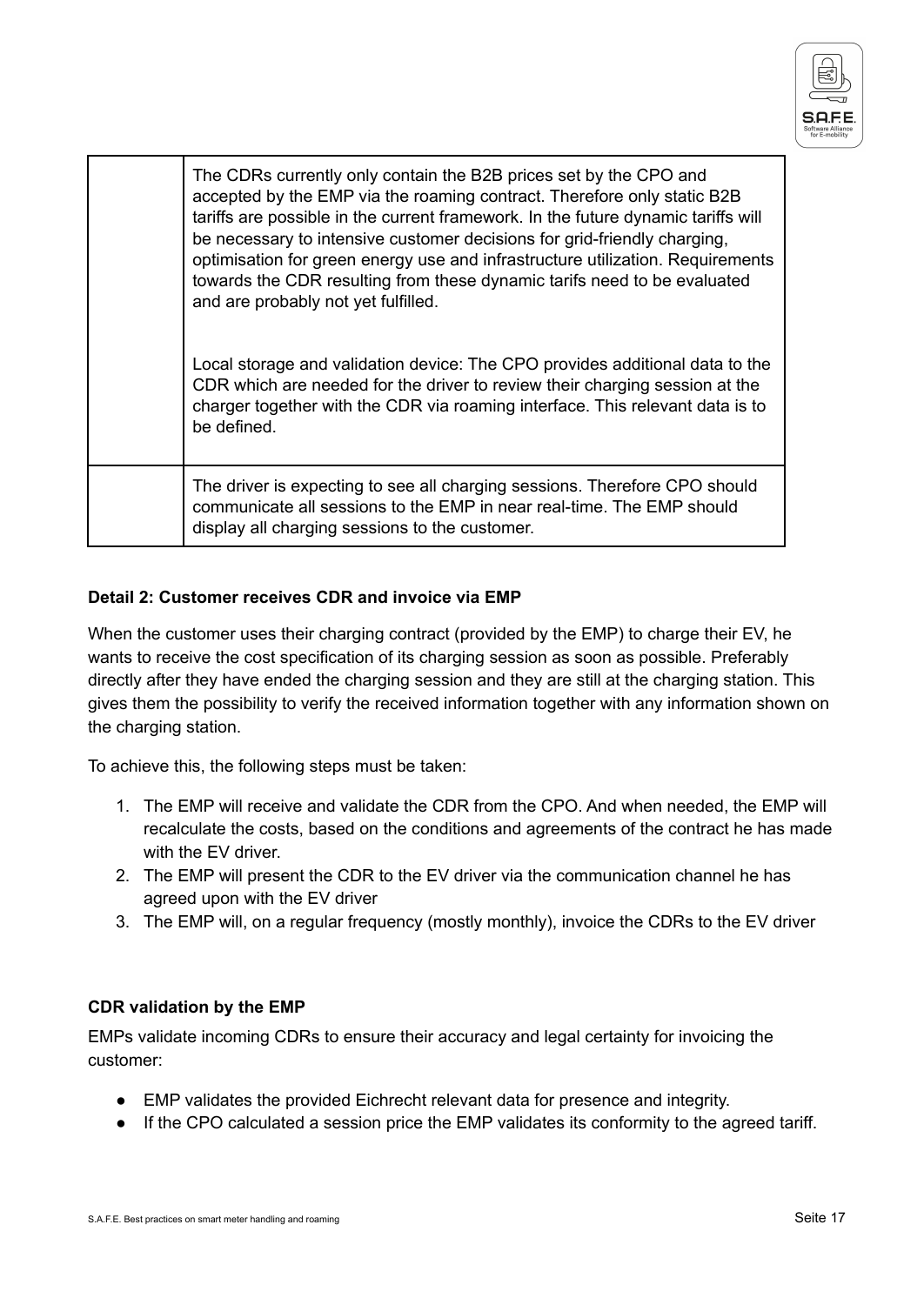

- The data in the CDR is checked for completeness according to the legal necessaries.
- A overall consistency check also against external data is performed (e.g. validity and blocking state of the authorization means)

| <b>Eichrecht</b><br>relevance               | The CDR must contain the start/stop metervalues including the Eichrecht<br>relevant data.<br>When invoicing is done via the EMP contract, the CPO must provide this<br>information to the EMP via the interface, so that the EMP can present this<br>information correctly to the EV driver.<br>When invoicing is done adhoc, the CPO must provide this information via the<br>invoice that is sent directly to the EV driver. |
|---------------------------------------------|--------------------------------------------------------------------------------------------------------------------------------------------------------------------------------------------------------------------------------------------------------------------------------------------------------------------------------------------------------------------------------------------------------------------------------|
| <b>Other</b><br>related<br>action<br>points | The CDRs currently only contain the B2B prices set by the CPO. There is no<br>harmonized definition and process on how to exchange tariffs, process<br>sessions and calculate B2C costs to add end-customer prices to the CDR.<br>There are CPOs which queue the CDRs over a period of time before sending<br>them to the EMP. This way the EMP can not display the rated CDR (TODO)                                           |

### <span id="page-17-0"></span>**Detail 3: Customer receives direct payment receipt for adhoc payment**

For this section only ad-hoc charging with card terminals, web-based payment or MNO (mobile network operator) payment (e.g. via SMS) is in scope.

The customer wants to use the "adhoc" payment option that is offered by the CPO at the charging station. When the customer has approved the use of their adhoc payment option, they expects to be directly informed, at the end of the charging session, about the costs via a direct payment receipt.

To achieve this the following steps need to be taken:

- 1. When the charging session has ended, the CPO will calculate the costs of the charging session, based on the tariffs that are defined for the adhoc payment service and are presented to the customer at the start of the charging session.
- 2. The CPO will collect/capture the calculated costs of the charging session from the payment provider that is attached to the adhoc payment method used by the customer. (e.g. credit card company)
- 3. The CPO must create a direct payment receipt for the charging session, based on the charging session information, for the customer and provide this to the customer. The receipt must contain the charging session information and the Eichrecht information in such a way that the customer can perform a validation of the information.

NOTE: When the adhoc payment session has been started via a card reader at the charging station, the CPO has a challenge to send the receipt to the customer. Due to privacy regulation, the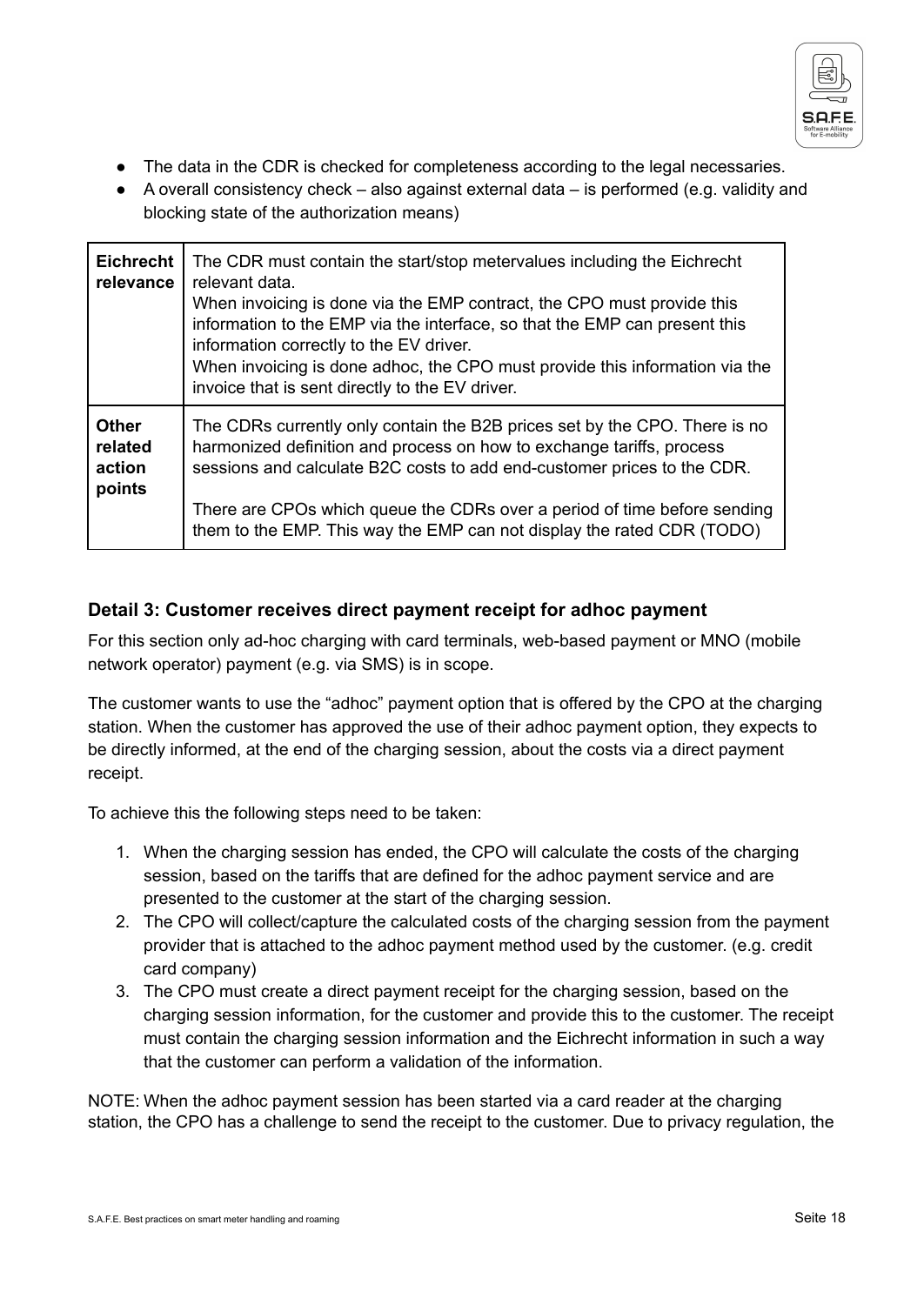

CPO only gets tokenized information from the payment provider regarding the used adhoc payment method. And therefore cannot send anything to the customer because he has no contact information.

When the adhoc payment session has been started via an app, the same app can be used to present the receipt to the customer.

The receipt is provided to the customer in different ways:

- Optional collection of contact information after payment in case of web-based payment and sending the receipt via e.g. email.
- Download the receipt via a web-portal in case of card based payment.
- Send the user additional information via SMS (in case of MNO payment)

| <b>Eichrecht</b><br>relevance               | The receipt must contain the start/stop meter values including the Eichrecht<br>relevant data. The CPO must provide this information via the receipt that is<br>provided to the customer.                                                                                                                                                                                                                                                                                                                                                                                           |
|---------------------------------------------|-------------------------------------------------------------------------------------------------------------------------------------------------------------------------------------------------------------------------------------------------------------------------------------------------------------------------------------------------------------------------------------------------------------------------------------------------------------------------------------------------------------------------------------------------------------------------------------|
|                                             | The invoicing of ad-hoc charging sessions must be verifiable for all use cases<br>and scenarios.<br>If the charging is started via a swiped payment card or payment app (e.g.<br>Apple Pay, Google Pay) there must be a way of providing information to the<br>customer via the payment card reference not displayed on the banking<br>overview. Maybe a shortlink to a webportal etc. Each CPO must harmonize<br>this process with all payment providers and all credit/debit card providers.<br>From a customer perspective a harmonization over all CPOs would be<br>beneficial. |
| <b>Other</b><br>related<br>action<br>points | Clarification of the legal obligation to provide a receipt. (Belegpflicht)<br>If the customer does not get a receipt document or invoice document<br>$\bullet$<br>automatically, do they have the right to request one?<br>In the case of MNO-payment, how is the relevant data and receipt<br>$\bullet$<br>provided to the customer?                                                                                                                                                                                                                                               |

### <span id="page-18-0"></span>**Step 4: Check charging session and invoice**

#### <span id="page-18-1"></span>**Detail 1: Check completed charging session**

When a (roaming) charging session has ended, the user expects to see the charging event in an app, even before it is invoiced. The user should be able to validate that the details of the finished charging session corresponds with the actual charging session.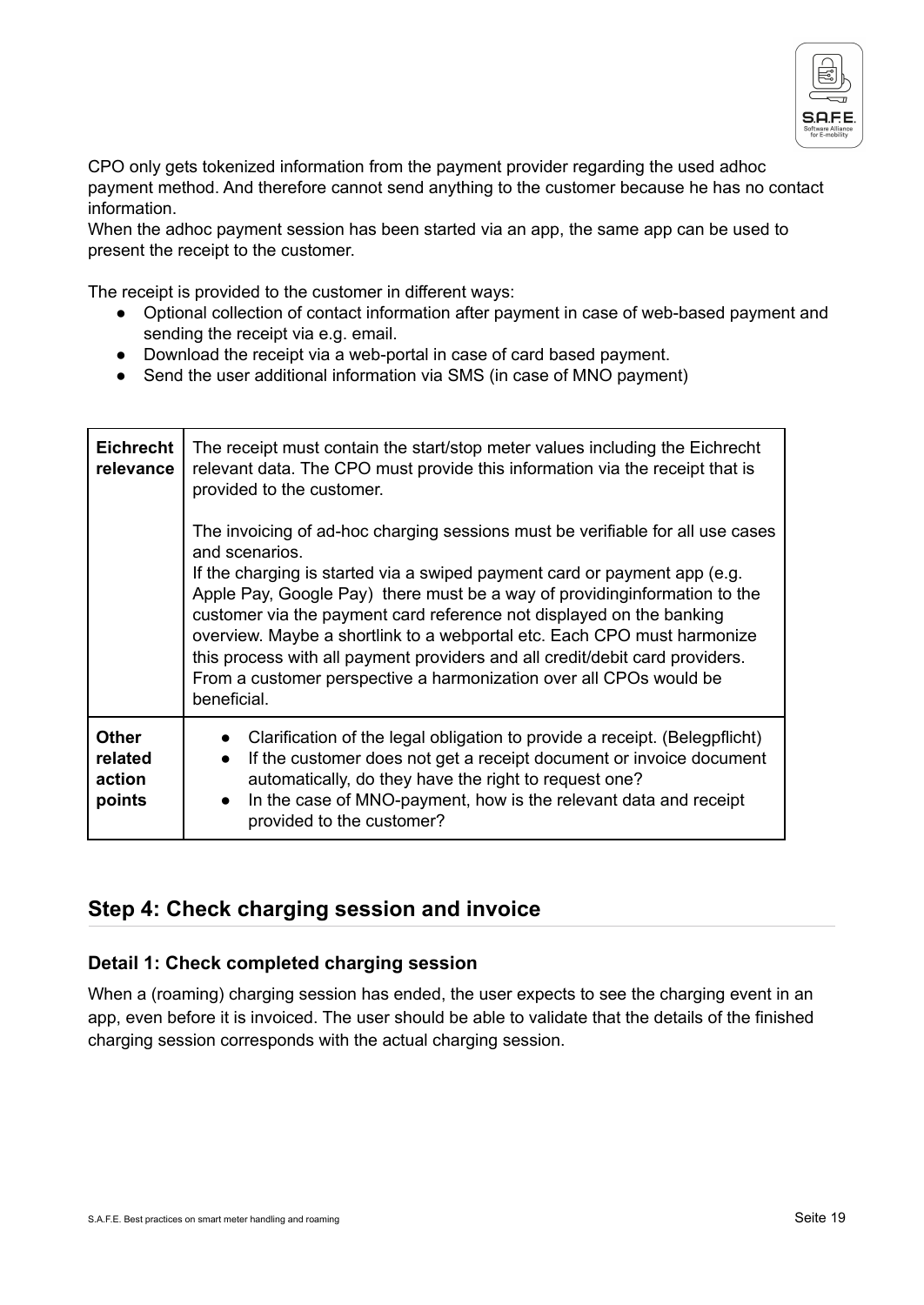

As a user I want to check the consumed energy and charging duration of the completed charge event when the charge event will be invoiced from the EMP. This can be done directly on the charger, in the usage history of the mobile app or through an email or text notification.

In addition to the latest charge event it is common that as a user I can see the history of charging events of my account.

To check the total cost of the latest charge event the user has to see the energy consumption, the address or EVSE-ID of the charger, start and stop time of the charge event and the price.

As a user I expect that the same amount displayed after the end of the charge event is displayed on the invoice and invoiced from my payment method. The data can be validated through the transparency software.

| <b>Eichrecht</b><br>relevance               | To allow the customer to verify the charging session directly after it has<br>ended, the CPO should send the CDR as soon as possible to the MSP. |
|---------------------------------------------|--------------------------------------------------------------------------------------------------------------------------------------------------|
|                                             | The display of completed charging sessions (esp. with session costs) should<br>be based on signed metering data only.                            |
|                                             | When displaying completed charging sessions on the basis of unsigned data<br>it should be marked as such.                                        |
|                                             | Relevant data in session report for transparency software validation.                                                                            |
|                                             | Short time to display session in report                                                                                                          |
| <b>Other</b><br>related<br>action<br>points | Legal clarification on the requirements of displayed transactions in the EMP<br>app (esp. if session price is displayed).                        |

### <span id="page-19-0"></span>**Detail 2: Verify charge event**

Once the user has received the invoice or receipt of the charge event, verification of the charge event regarding Eichrecht compliance must be possible.

Given the EMP of the user charges a consumption based tariff, the user must be able to verify that the amount of kWh invoiced for the charge event, matches the amount of energy registered by the charge point meter.